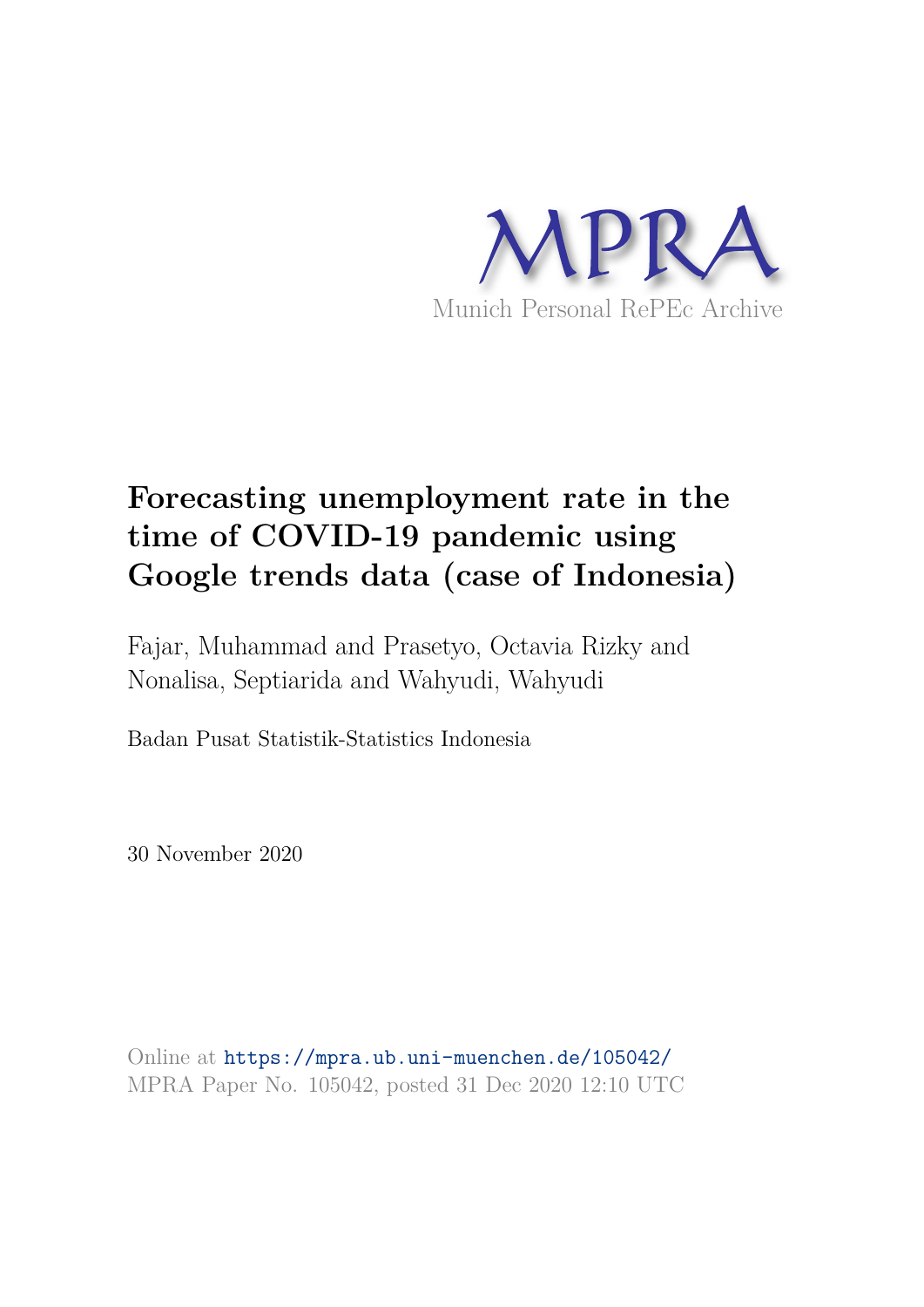# **Forecasting Unemployment Rate in the Time of COVID-19 Pandemic Using Google Trends Data** *(Case of Indonesia)*

**M. Fajar1\*, O. R. Prasetyo<sup>2</sup> , S. Nonalisa<sup>3</sup> , Wahyudi<sup>4</sup>**

1, 2, 3, 4Statistics Indonesia (Badan Pusat Statistik)

*\*Corresponding Author: mfajar@bps.go.id, Tel.: +62-89622459926*

*Abstract*— The outbreak of COVID-19 is having a significant impact on the contraction of Indonesia's economy, which is accompanied by an increase in unemployment. This study aims to predict the unemployment rate during the COVID-19 pandemic by making use of Google Trends data query share for the keyword "phk" (work termination) and former series from official labor force survey conducted by Badan Pusat Statistik (Statistics Indonesia). The method used is ARIMAX. The results of this study show that the ARIMAX model has good forecasting capabilities. This is indicated by the MAPE value of 13.46%. The forecast results show that during the COVID-19 pandemic period (March to June 2020) the open unemployment rate is expected to increase, with a range of 5.46% to 5.70%. The results of forecasting the open unemployment rate using ARIMAX during the COVID-19 period produce forecast values are consistent and close to reality, as an implication of using the Google Trends index query as an exogenous variable can capture the current conditions of a phenomenon that is happening. This implies that the time series model which is built based on the causal relationship between variables reflects current phenomenon if the required data is available and real-time, not only past historical data.

*Keywords:* Unemployment, Google Trends, PHK, ARIMAX

### **I. INTRODUCTION**

The cumulative number of COVID-19 confirmed cases in Indonesia from March 2 to June 27, 2020, have reached 52,812 cases, with 28,183 patients in treatment, 21,909 patients recovered, and 2,720 patients died. To slow down the spread of the virus, the government of Indonesia has implemented Large-Scale Social Restrictions (PSBB) since mid-March, 2020, which limits specific activities in an area suspected of being infected with COVID-19. Several interventions being implemented, such as the closure of schools, restaurants, factories, and public spaces, including modern shopping centers, restrictions on both domestic and international travel, enactment of working from home policy, as well as enforcement of learning at home regulations.

The implementation of PSBB, which is also followed by homecoming prohibition policy caused the contraction of the economy. According to Badan Pusat Statistik (Statistics Indonesia), the economic growth (year on year) in the first quarter of 2020 was 2.97%, much lower than the first quarter of 2019 [1]. Moreover, in April 2020 the decline in foreign tourist arrivals to Indonesia was 87.44% (year on year), and the room occupancy rate (TPK) of starclassified hotels was 12.67%, experienced a decrease of 41.23 points compared to the previous year or decreased by 19.57 points compared to TPK for March 2020 [2]. Also, there was a decrease (year on year) of passengers of railway, domestic flight, and international flight, by 83.55%, 85.18%, and 98.26% respectively [9]. In terms of export and import, the value of Indonesia's exports from January to May 2020 reached US\$ 64.46 billion or decreased by 5.96% compared to the same period in 2019. Moreover, import value in May 2020 reached US\$ 8.44 billion, decreased by 32.65% compared to April 2020 or experienced a decrease of 42.20% compared to May 2019 [3].

On the other hand, as many as 43% of micro, small, and medium enterprises (MSMEs) stopped operating during the COVID-19 pandemic in April 2020, 1,139 hotels closed, and 1,174 hotels laid off their employees. According to the Indonesian Chamber of Commerce and Industry, many companies filed for bankruptcy since the wake of COVID-19 pandemic. As a consequence, termination of employees in the affected business units occurred and has implications for an increase in unemployment.

Figure 1 presents the movement of the query index for "phk" (terms of abbreviation in the Indonesian Language) on the search engine by Google Trends for all categories. It can be seen that the "phk" query index during the COVID-19 pandemic tends to increase compared to the time before the pandemic COVID-19. It indicates that there has been an incline in layoffs by the business sector. The PSBB regulation that is implemented to control the spread of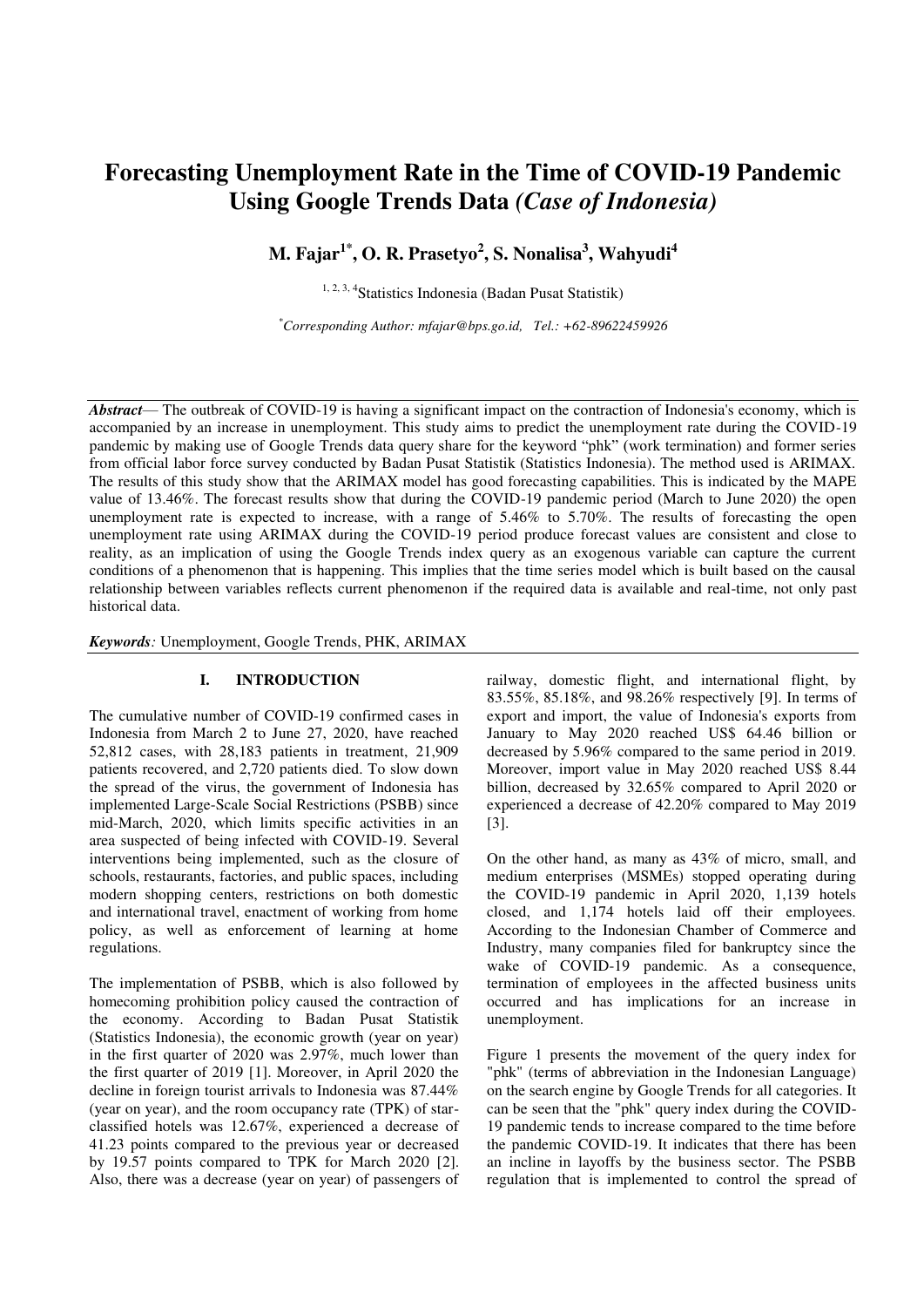COVID-19 affected population mobility, MSMEs, the tourism industry, and other businesses, which gave a significant impact on economic activity. The ancillary impact of economic activity reduction is implicated in the unavailability or lack of turnover income. However, at the same time, the business operating costs continued. For this reason, many employers have engaged in layoffs in reaction to economic uncertainty.



Notes: red shaded shows the COVID-19 pandemic period in Indonesia, March 2 to June 25, 2020 Figure 1. The movement of Google Trend "phk" (work termination) in Indonesia in the Period of January 1, 2020 to June 25, 2020

Furthermore, according to IMF prediction, Indonesia's economic growth is projected to contract at -0.3% in 2020. On this basis, the unemployment rate is also expected to increase as a result of economic contraction for the remaining three quarters of 2020.

Therefore, this study aims to predict the unemployment rate in Indonesia during the pandemic period by using Google Trends data as an exogenous variable in the model. Forecasting using Google Trends data is expected to reflect the condition in real-time, where official statistics by the government are not yet available. This paper covers four parts, namely: Part 1. The introduction contains a summary of the background of the research; Part 3. Related Work, contains a summary of several studies, Part 3. The method contains a summary of the data sources and methods used; Part IV. The result and Discussion contains a description of the estimation results, and Part V. The Conclusion and Recommendation contains conclusions on the discussion and recommendation.

## **II. RELATED WORK**

Several studies of forecasting using Google Trends data have been carried out, such as forecasting cases of dengue fever in Surabaya [12], forecasting stock market movements [10], and forecasting private consumption [6]. Google Trends data is a real-time reflection of a phenomenon that is studied based on a query determined by the researchers.

The use of Google Trends data is intended as real-time data, where official statistics are not yet available for a phenomenon to be investigated. By entering search words related to a phenomenon in the specified period, Google Trends displays a query index visually and numerically. As Reference [10] uses Google Trends data as a proxy for investor attention, the signals derived from changes in search volume is conditional upon the sentiment inherent to the search terms. Research shows that Google search data can indeed be used as potential signals for stock market movement. However, the directional signal provided by a particular search volume index is conditional on the positivity or negativity of the initial search term.

Reference [12] uses Google Trend search queries related to dengue fever is determined based on 2016 related search results appeared after searching for "dengue fever". The queries used for ARIMAX modeling are "dengue fever", "dbd", "fever" and "dengue". In the English language "dengue fever" means dengue fever. Other terms in the Indonesian language of dengue fever is "dengue hemorrhagic fever", shortened into "dbd". In English "fever" means fever. These data are used as exogenous variables in the ARIMA model which aims to forecast the number of cases of dengue fever in Surabaya in the latest and updated manner. The results of this study found that the ARIMAX model has better performance than ARIMA.

On the other hand, the ARIMA model is still a reliable model to predict phenomena even without using Google Trends data, as a reference [11]. This study showed that the ARIMA  $(2, 2, 1)$  and ARIMA  $(2, 2, 1)$  -ARCH  $(1)$  models were suggested to give tuberculosis surveillance by providing estimates on tuberculosis incidence trends in Tamilnadu.

#### **III. METHODOLOGY**

#### **Data Source**

This study used the number of unemployed and workforce population data from the results of the labor force survey conducted by Badan Pusat Statistik (Statistics Indonesia) to calculate the open unemployment rate (%). Due to the unavailability of monthly data from the survey, we used the Chow-Lin method [5] to interpolate the annual and semi-annual data into monthly data. Firstly, annual data of the number of unemployed and workforce population for the period of 1986 to 2004 is interpolated by Chow-Lin method into semi-annual data. Secondly, we combined the 2004 semi-annual interpolated data results with semiannual data (February-August) for the period of February 2005 to February 2020. Lastly, the semi-annual data from January 2004 to February 2020 is interpolated by the Chow-Lin method into monthly data. From these data, the monthly open unemployment rate data can be calculated by dividing the number of unemployed by the number of the labor force and multiplied by 100%. Then, data on the number of unemployed and the population of the labor force for January 2004 to February 2020 were obtained.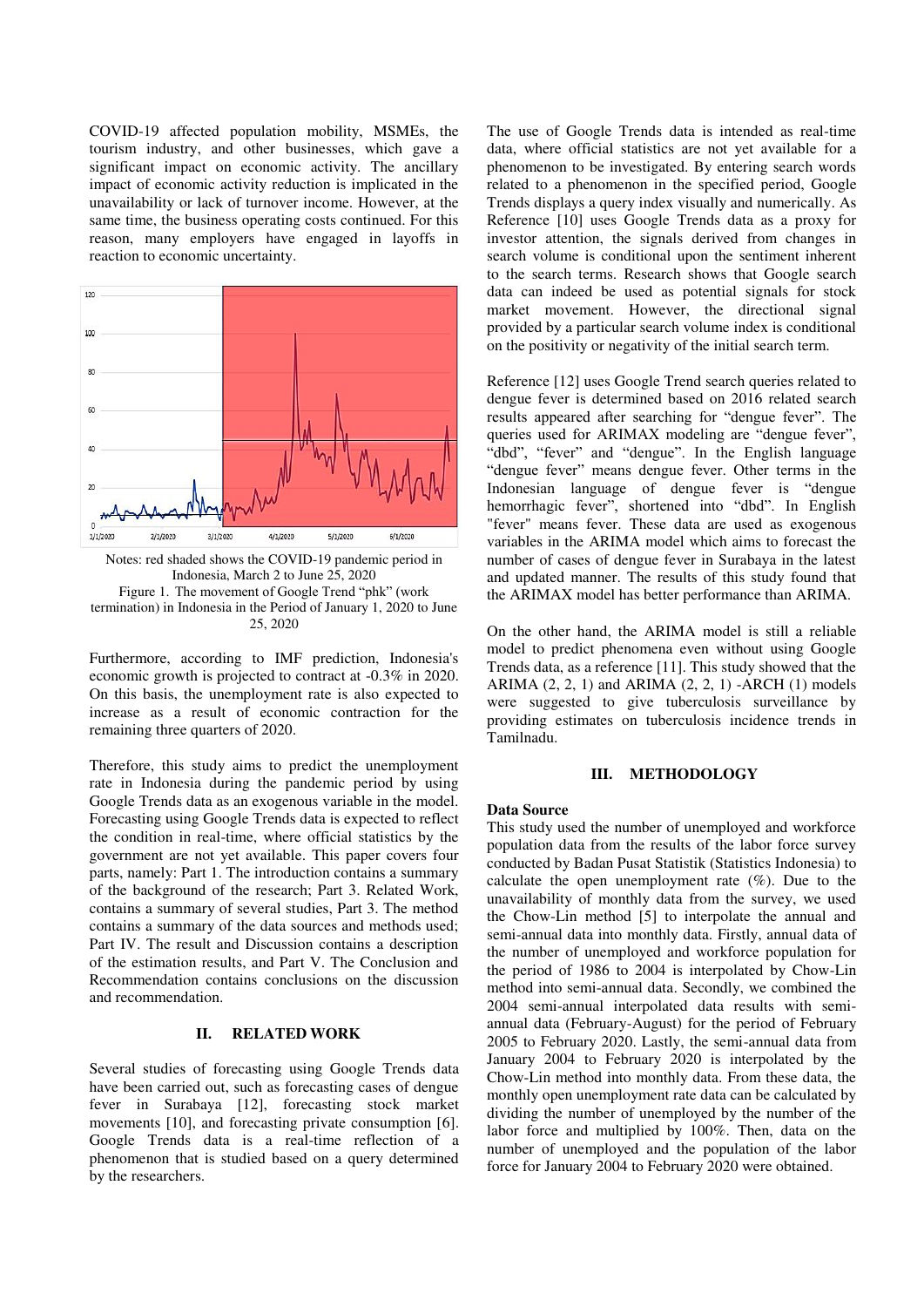Also, we used Google Trends data with the term of "phk" in requesting data queries  $(z_t)$  as an exogenous variable, with the data period from January 2004 to June 2020. Specifically, in this study, the training data used is from January 2004 to January 2020, and the open unemployment rate forecast is carried out from February to June 2020.

#### **ARIMA with Exogenous Variable (ARIMAX)**

The forecasting method used in this study is ARIMAX. This method was chosen with the consideration that the univariate time series model includes exogenous variables so that forecasting is not only based on historical data values but also supported by exogenous variable information. In this study, ARIMA model  $(p, d, q)$  $(P, D, Q)$ <sup>S</sup> for a *time series*  $x_t$ , which refers to the open unemployment rate, is formulated as follows:

$$
\Phi_P B^S \phi_p(B) (1 - B)^d (1 - B^S)^D x_t = \mu + \theta_q(B) \Theta_Q(B^S) \varepsilon_t \tag{1}
$$
  
where:

| $\mu$                              | : intercept                                                                              |  |  |  |  |
|------------------------------------|------------------------------------------------------------------------------------------|--|--|--|--|
| B                                  | : operator lag                                                                           |  |  |  |  |
| p, q                               | : non-seasonal autoregressive order and<br>non-seasonal moving average order             |  |  |  |  |
| P, Q                               | : seasonal autoregressive order and<br>seasonal moving average order                     |  |  |  |  |
| $\boldsymbol{d}$                   | : non-seasonal differencing order                                                        |  |  |  |  |
| D                                  | : seasonal differencing order                                                            |  |  |  |  |
| S                                  | : time span of repeating seasonal pattern<br>(monthly $(S = 12)$ , quarterly $(S = 4)$ ) |  |  |  |  |
| $\phi_p(B)$                        | : non-seasonal autoregressive component                                                  |  |  |  |  |
| $\Phi_p B^S$                       | : seasonal autoregressive component                                                      |  |  |  |  |
| $\theta$ <sub>a</sub> $(B)$        | non-seasonal moving average<br>component                                                 |  |  |  |  |
| $\Theta_{Q}(B^{S})$<br>$(1-B)^{d}$ | : seasonal moving average component                                                      |  |  |  |  |
|                                    | : non-seasonal differencing                                                              |  |  |  |  |
| $\left(1-B^S\right)^D$             | : seasonal differencing                                                                  |  |  |  |  |
|                                    | : error term                                                                             |  |  |  |  |

ARIMA model parameter is estimated by using maximum likelihood methods. Moreover, to determine the ARIMA model, minimum Akaike Information Criterion (AIC) is used. AIC is formulated as follows:

$$
AIC = -2 \times maximum \log likelihood \text{ of model } (1) + 2 \times number \text{ of model parameters}
$$
\n(2)

In the exogenous variable element,  $z_t$  (query index of Google Trends with keywords "phk") is included to equation (1) and obtained formulation as follows:

$$
\Phi_p B^S \phi_p(B) (1 - B)^d (1 - B^S)^D x_t = \mu + (1 - B)^{\delta} z_t + \theta_q(B) \Theta_Q(B^S) \varepsilon_t
$$
\n
$$
(3)
$$

with:

 $(1-B)^{\delta}$ : non-seasonal differencing for exogenous variable

 $\delta$  : differencing order for exogenous variable

Equation (3) is ARIMAX [6], model (3) is estimated using maximum likelihood methods based on optimization algorithm of BFGS (Broyden-Fletcher-Goldfarb-Shanno).

To determine the order of integration in the ARIMAX model, this study uses the Philip-Peron test. The advantage of the Phillips-Perron test is in maintaining the possibility of serial correlation in error terms without adding lagged difference terms to the regression [4] and accommodating structural changes in time series [13].

#### **Forecasting Accuracy**

Forecasting accuracy of the test data (out sample) in this research uses MAPE (Mean Absolute Percentage Error) formulated as follows [7]:

$$
MAPE = \frac{1}{v - T} \sum_{t = T + 1}^{v} \left| \frac{F_t - A_t}{A_t} \times 100\% \right| \tag{11}
$$

with  $F_t$  is the t-th forecasting result value, and  $A_t$  is the tth actual value. MAPE characteristics: (1) If the MAPE < 10%, then the model perfomance is very good, (2) if the MAPE value is in the range of 10% - 20%, then the model forecasting performance is good, (3) if the MAPE in the range of 20% - 50%, then the model forecasting performance is adequate, and (4) if the MAPE > 50%, then the model forecasting performance is bad.

#### **IV. RESULTS AND DISCUSSION**



Figure 2. The Movement of Google Trend Query Index Data of "phk" and Open Unemployment Rate (Chow Lin Interpolation) in Indonesia in the Period of January 2004 to February 2020

Figure 2 shows the movement of Google Trends query index data of "phk" and open unemployment rate (%) from January 2004 to February 2020. The movement of the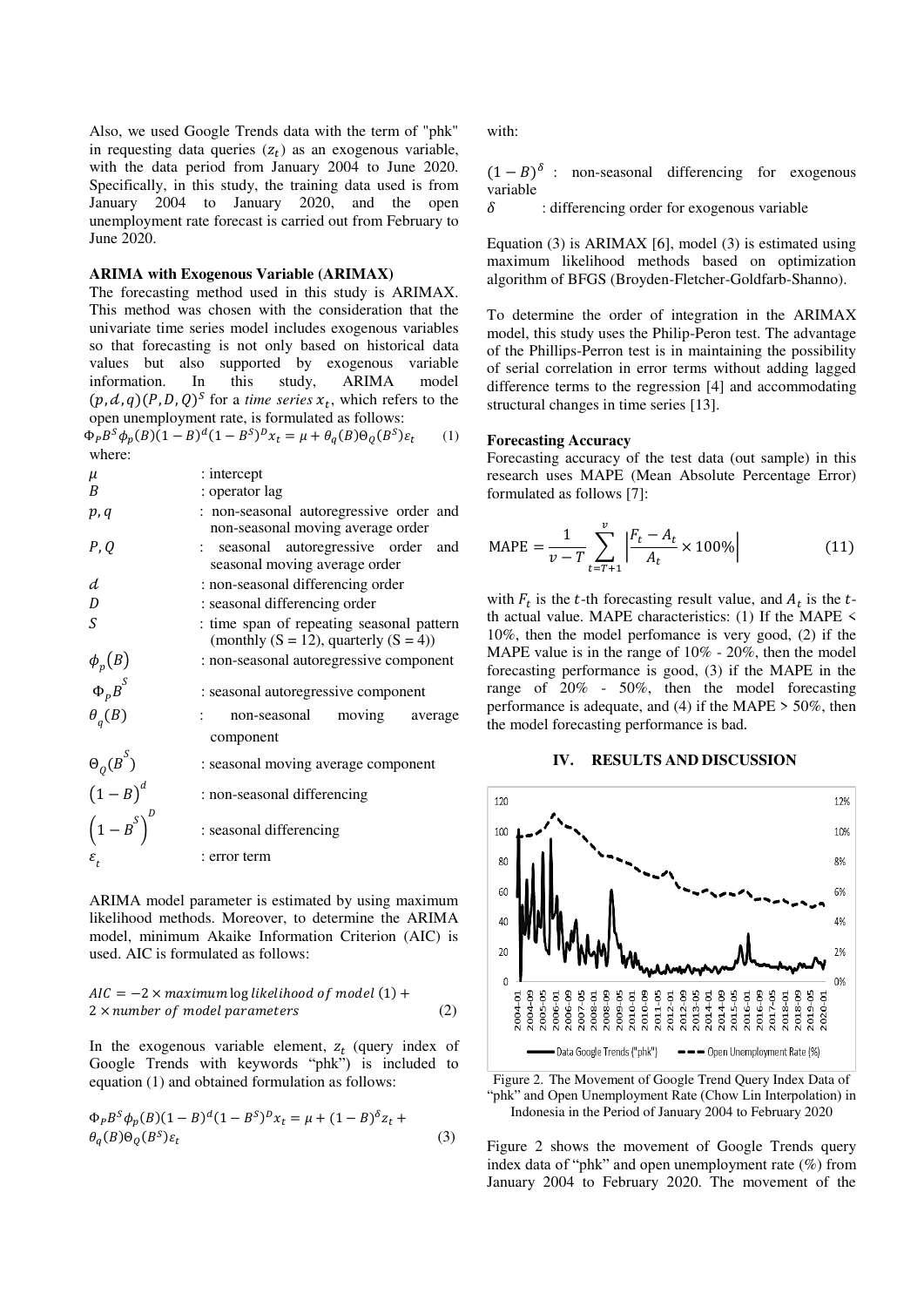query index data of "phk" and open unemployment rate data experienced a downward trend during that period. However, from January 2004 to April 2009, the movement of the query index was very volatile. The linear correlation value between the two variables is 0.65, which means that the relationship between the two variables is strong and unidirectional, thus strengthening the position of the Google Trends query index as an exogenous variable in our study. As a first step to identify the ARIMAX model, the results of the Phillip-Peron test are presented in table 1. Based on the Philip-Peron test results, the open unemployment rate data is stationary at order 1 (first difference) and the query index is stationary at order 0 (data level).

Table 1. The Results of Phillips-Perron Test on the Open Unemployment Rate Variable and Google Trends Query Index  $(for the Keyward's "nhk")$ 

|                         | <b>Open Unemployment</b><br>Rate | <b>Google Trends</b><br><b>Query Index</b> |
|-------------------------|----------------------------------|--------------------------------------------|
| Data level              | $(-1.524)$<br>[0.818]            | $(-10.775)$<br>[0.000]                     |
| <b>First Difference</b> | $(-4.946)$                       | $(-41.872)$                                |
|                         | [0.000]                          | [0.000]                                    |

(…) presents adjusted t-statistic, and […] presents p-value

The determination of the best ARIMAX model is based on Akaike Information Criterion (AIC) using auto ARIMA in the package 'forecast'. The results reveal that the best model is ARIMAX  $(2,1,0)$   $(2,0,0)^{12}$ , which means that the order of the non-seasonal components of AR is two and MA is 0 at the first difference, and the order of the seasonal components of AR is 2 and MA is 0 at the data level, with the seasonal period of 12.

$$
\Delta x_t = 0.005 + 1.683\Delta x_{t-1} - 0.792\Delta x_{t-2} + 0.364x_{t-12} + 0.449x_{t-24} +
$$

 $(0.047)$   $(0.044)$   $(0.044)$   $(0.070)$ (0.076)

 [0.917] [0.000] [0.000] [0.000] [0.000]

$$
(1.776 \times 10^{-5})z_t + \varepsilon_t
$$
  
(3.263 \times 10<sup>-5</sup>)  
[0.586] (4)

Adjusted  $R^2 = 0.999$  AIC = -961.6939 Log-likelihood = 487.847,  $\Delta x_t = x_t - x_{t-1}$  is the form of first difference  $x_t$ (…) presents *standard error*, […] presents *p-value* 

The estimation results of the ARIMAX model are presented in equation (4). The adjusted  $R^2$  value of the model is 99.99%, meaning that this model is very fit, or in other words, the model can explain the variation of the response variable by 99.99%, while the remaining 0.01% explained by other factors outside the model. It is also reflected in Figure 3 where the actual and forecast data movements coincide once. Moreover, the MAPE value result reaches 13.46%, which means that the forecasting

performance of the ARIMAX model  $(2,1,0)$   $(2,0,0)^{12}$  is good.



Table 2 shows the forecasting results of the open unemployment rate for the period of February to June 2020 by making use of the ARIMAX model. The ARIMAX forecasting results show that there is an increase in the open unemployment rate from February to June 2020, where the open unemployment rate forecast for February, March, April, May, and June is 5.46%, 5.51%, 5.57%, 5.63%, and 5.70%, respectively. So, during the forecasting period, the open unemployment rate is expected to range between 5.46% to 5.70%. The results of forecasting the open unemployment rate using ARIMAX during the COVID-19 period produce forecast values are consistent and close to reality, as an implication of using the Google Trends index query as an exogenous variable can capture the current conditions of a phenomenon that is happening. This implies that the time series model which is built based on the causal relationship between variables reflects current phenomenon if the required data is available and real-time, not only past historical data.

The increase of open unemployment rate corresponds to the impact of COVID-19. As we mention in the previous part, the implementation of Large-Scale Social Restrictions (PSBB) affected the decline of economic activity. As the economic transactions decrease, many businesses suffer losses and stop operating. As a consequence, a number of companies made a company policy to lay off some employees, especially in the Greater Jakarta area. Thus, unemployment rate has increased during the COVID-19 pandemic period.